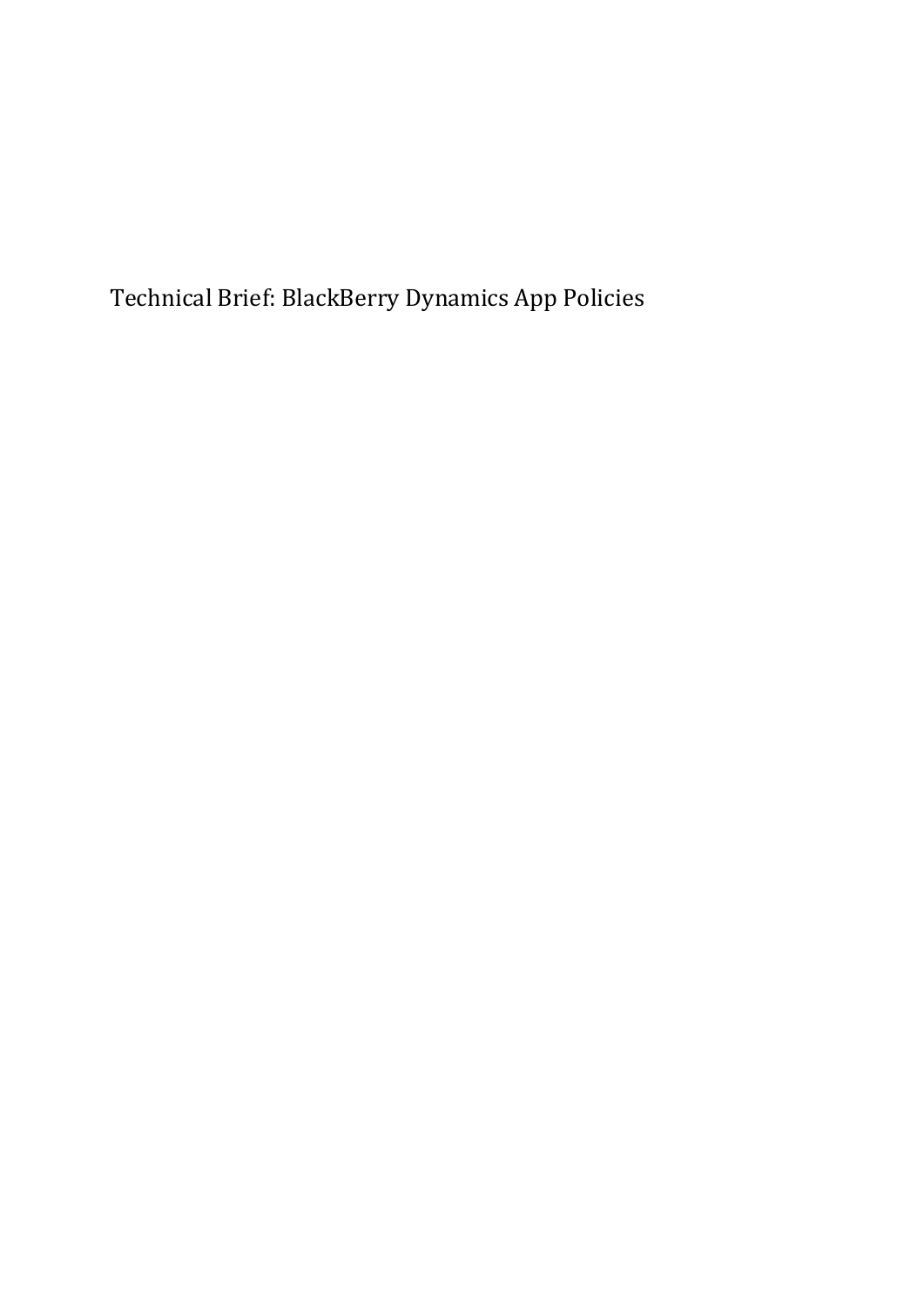## **Table of Contents**

| 1              |       |                                                     |
|----------------|-------|-----------------------------------------------------|
|                | 1.1   |                                                     |
|                | 1.2   |                                                     |
|                | 1.2.1 |                                                     |
|                | 1.2.2 |                                                     |
|                | 1.3   |                                                     |
|                | 1.3.1 |                                                     |
|                | 1.3.2 |                                                     |
|                | 1.4   |                                                     |
| $\overline{2}$ |       | APPENDIX: EXAMPLE OF APPLICATION-SPECIFIC POLICIES7 |
|                | 2.1   |                                                     |
|                | 2.2   |                                                     |
|                | 2.2.1 |                                                     |
|                | 2.3   |                                                     |
|                | 2.4   |                                                     |
|                | 2.4.1 |                                                     |
|                | 2.4.2 |                                                     |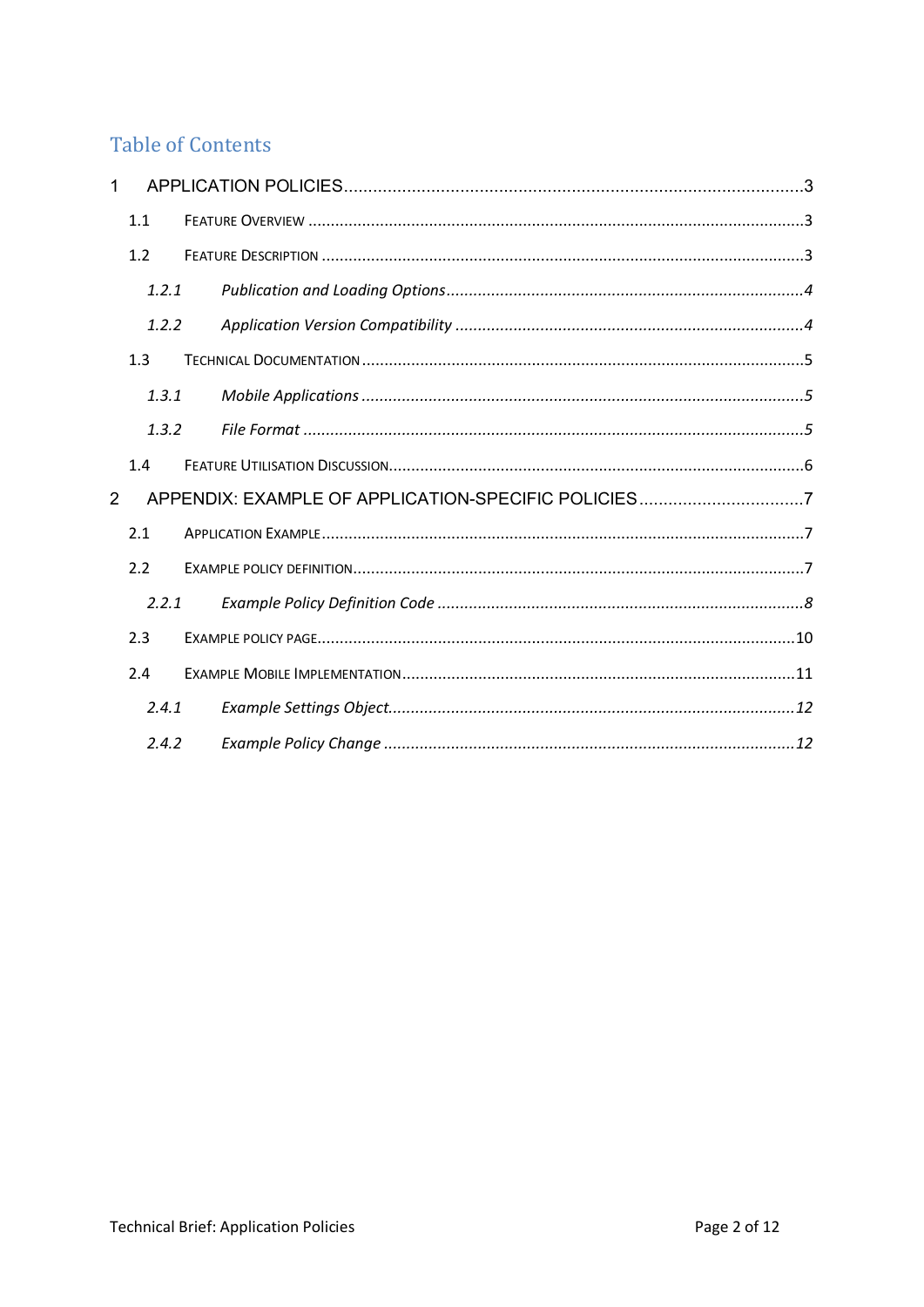# <span id="page-2-0"></span>1 Application Policies

# <span id="page-2-1"></span>Feature Overview

The application policies feature enables BlackBerry Dynamics developers to add policies that are specific to their application to a Good Control server or BlackBerry UEM, depending on the environment that they are using.

As installed, the Good Control (GC) or BlackBerry UEM console policy screens show a fixed list of policies. These policies relate to password complexity, device compliance, and other generic aspects of usage that apply to all BlackBerry Dynamics apps.

This feature allows the developer of a BlackBerry Dynamics app to create additional policies that are specific to their app. These specific policies appear in the same user interface as the generic policies.

This feature can be used to enable configuration of a BlackBerry Dynamics app to take place in the GC or BlackBerry UEM console, instead of in a separate user interface.

### <span id="page-2-2"></span>Feature Description

The BlackBerry Dynamics app developer can create a number of policies for administration of their app. These will be defined in terms of the following:

ID and Display Name of the policy

Data Type that the policy value can take. For example, the policy could have a true or false value, meaning that the administrator can configure the policy setting as on or off. This also affects how the policy is presented in the GC console. The following table lists the value types that are offered and how policies of that type appear in the GC or BlackBerry UEM console.

| Value Type                                                    | Presentation                        | <b>Notes</b>                                                                                                  |
|---------------------------------------------------------------|-------------------------------------|---------------------------------------------------------------------------------------------------------------|
| Boolean                                                       | Checkbox                            |                                                                                                               |
| List, for single selection or<br>multiple selection           | Drop-down, or other list<br>control | The definition includes the<br>list of values                                                                 |
| Free text, allowing either a<br>single line or multiple lines | Text box                            |                                                                                                               |
| Hidden text                                                   | Not shown                           | This could be used to support<br>versioning, see under<br><b>Application Version</b><br>Compatibility, below. |

Default value that is set for the policy if no selection has been made in the GC or BlackBerry UEM console. For a hidden policy, the value would always be the default.

A number of options are provided for the publication and loading of application policies, see below. In all cases, the outcome is that the policy definitions are loaded on a GC or BlackBerry UEM server. The GC or BlackBerry UEM console will then show controls for the app's policies in the policy set editing screens.

An administrator can then use the console to add settings for the application's policies to the policy sets in the GC or BlackBerry UEM.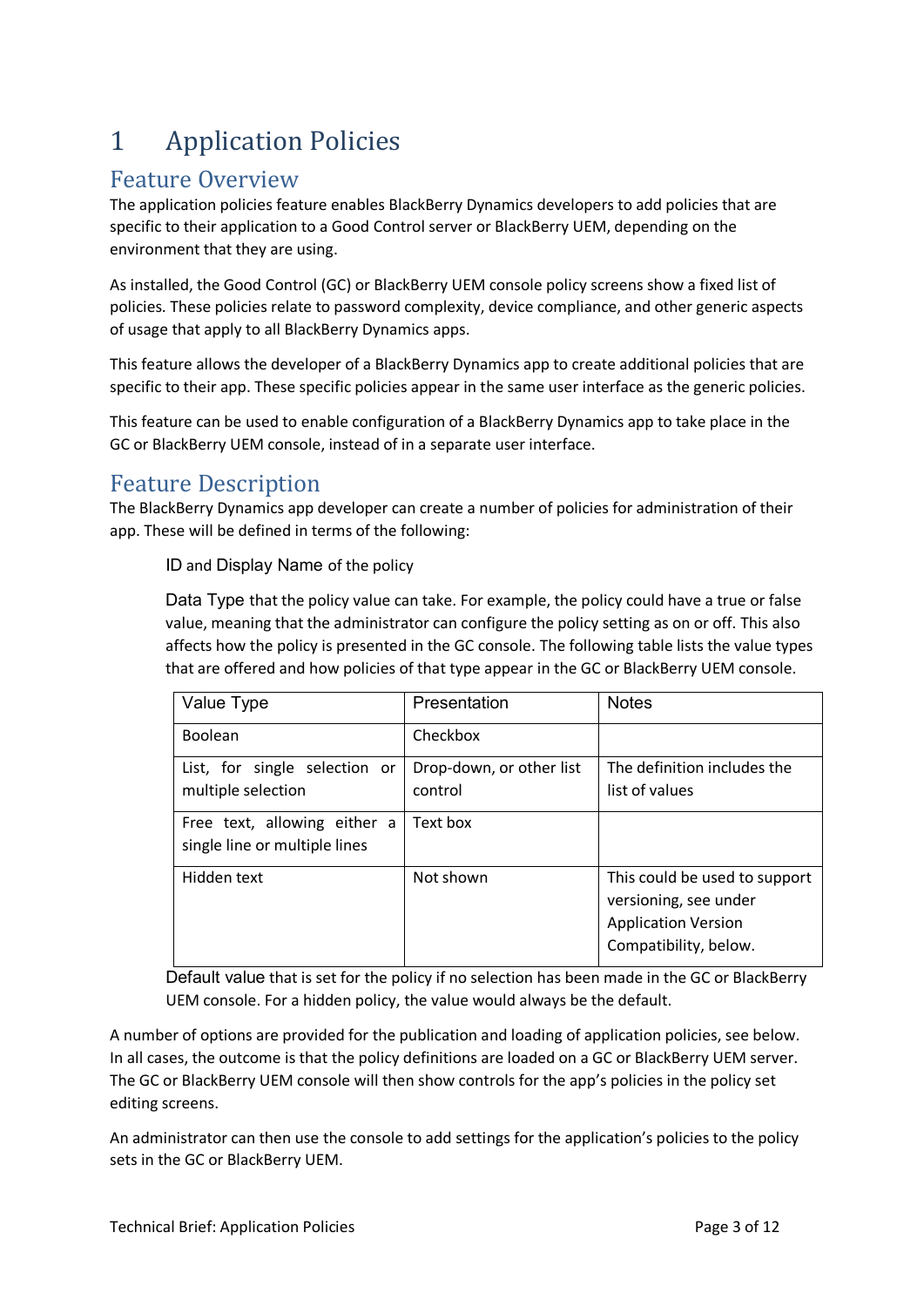When an end user installs and runs the app, the policy set that applies to the end user will be retrieved to the device. Any application policies will be included in that retrieval. Generic policies will be enforced by the BlackBerry Dynamics runtime. Application policies will be enforced by the application code.

See also the Example of Application-Specific Policies in the appendix.

#### <span id="page-3-0"></span>Publication and Loading Options

A number of options are provided for the publication and loading of policy definitions.

A policy definition can be uploaded directly to the GC or BlackBerry UEM, using the console. The option to do this is on the app management screen. This can be used for applications that are inhouse and not published through the BlackBerry Dynamics Network (BDN). This is also useful for developing and debugging BlackBerry Dynamics apps with specific policies.

A policy definition can also be uploaded to the BDN, for Partner applications. When a Partner application is published to an enterprise, the policy definition is pushed to GC or BlackBerry UEM.

The policy definition can be uploaded to the BDN at the same time as an app is registered, before the app is published to any customers. A policy definition can also be uploaded for a Partner app that has already been published. In that case, the definition is immediately pushed to GC or BlackBerry UEM servers of the enterprises to which the app has been published.

### <span id="page-3-1"></span>Application Version Compatibility

The BlackBerry Dynamics platform does not as such support versioning of application policy definitions. However, the platform does provide administrators and developers with the tools to manage upgrading of apps that have associated specific policies.

A policy definition can include policies that are not shown in GC or BlackBerry UEM: hidden policies. A version number for the policy definition could be set as the default value of a hidden policy. The app would then retrieve the version number with the rest of the policy values and could take appropriate action.

For example, the app on the device could check whether the policy definition is a later version than it supports, and then display an error message to the end user. The message could advise the user of the need to upgrade.

The administrator can already block specific versions of BlackBerry Dynmaics apps from running. This means that the administrator could, in theory, block an old version of an app that was known to be incompatible with new app policies. However, this type of blocking would lead to the container being wiped and the loss of any user data on the device.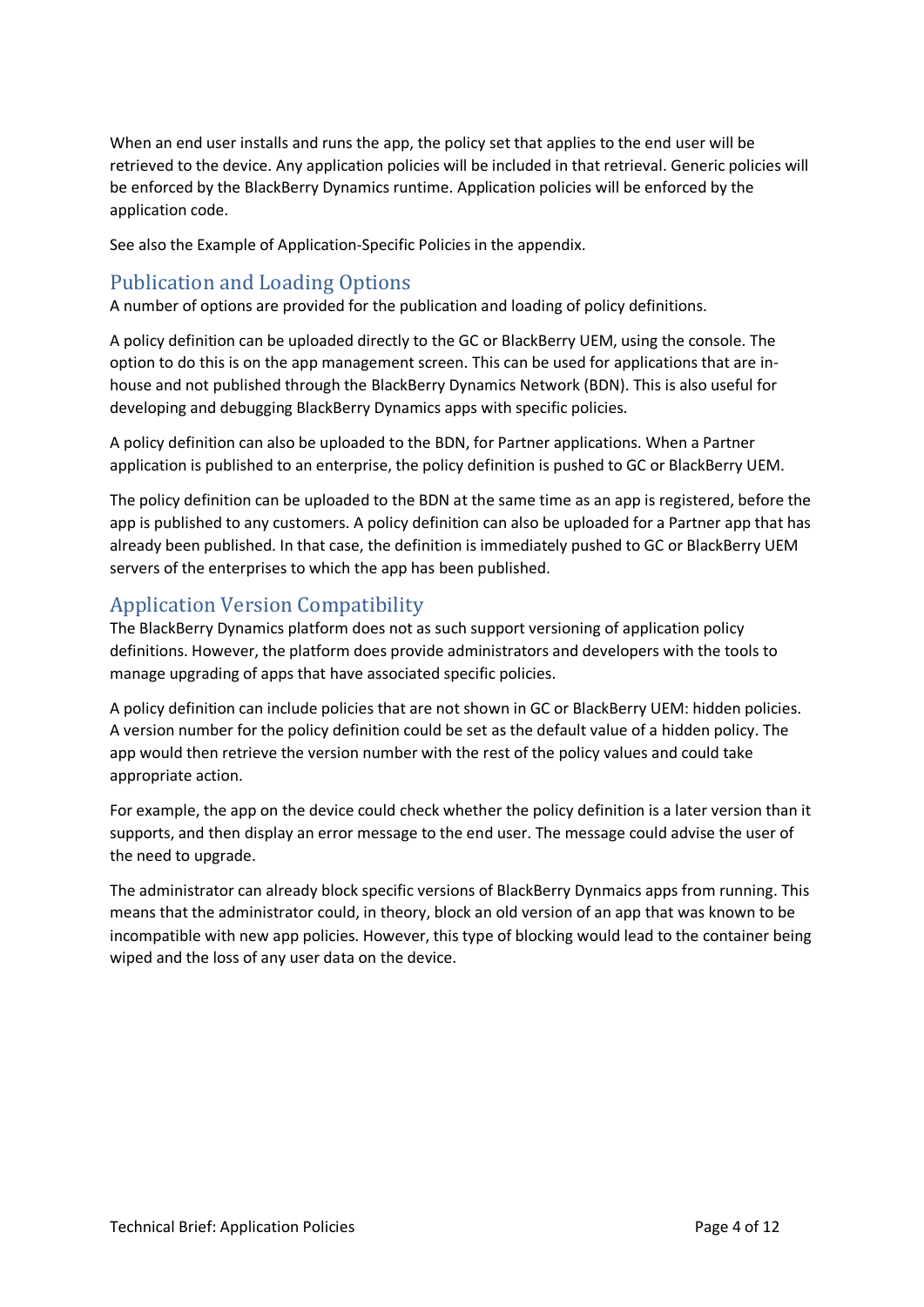# <span id="page-4-0"></span>Technical Documentation

Technical documentation for developers is available on the BlackBerry Dynamics Network (GDN) website, as follows.

### <span id="page-4-1"></span>Mobile Applications

There is a dedicated API for reading the application-specific policy settings that apply to the current end user. This can be accessed through either of the following functions in the GD runtime object interface class:

getApplicationPolicy getApplicationPolicyString

These functions are documented in the relevant [API References.](https://docs.blackberry.com/en/development-tools/blackberry-dynamics-sdk-android/5_0)

An event will be dispatched to the application code when application-specific policies are changed on the GC console. The event will be a GDAppEvent with GDAppEventPolicyUpdate type.

This is documented in the [relevant API references.](https://docs.blackberry.com/en/development-tools/blackberry-dynamics-sdk-android/5_0)

#### <span id="page-4-2"></span>File Format

The policy definition file format i[s documented in the appendix of either API Reference.](https://docs.blackberry.com/en/development-tools/blackberry-dynamics-sdk-android/5_0)

The same documentation is included in both locations.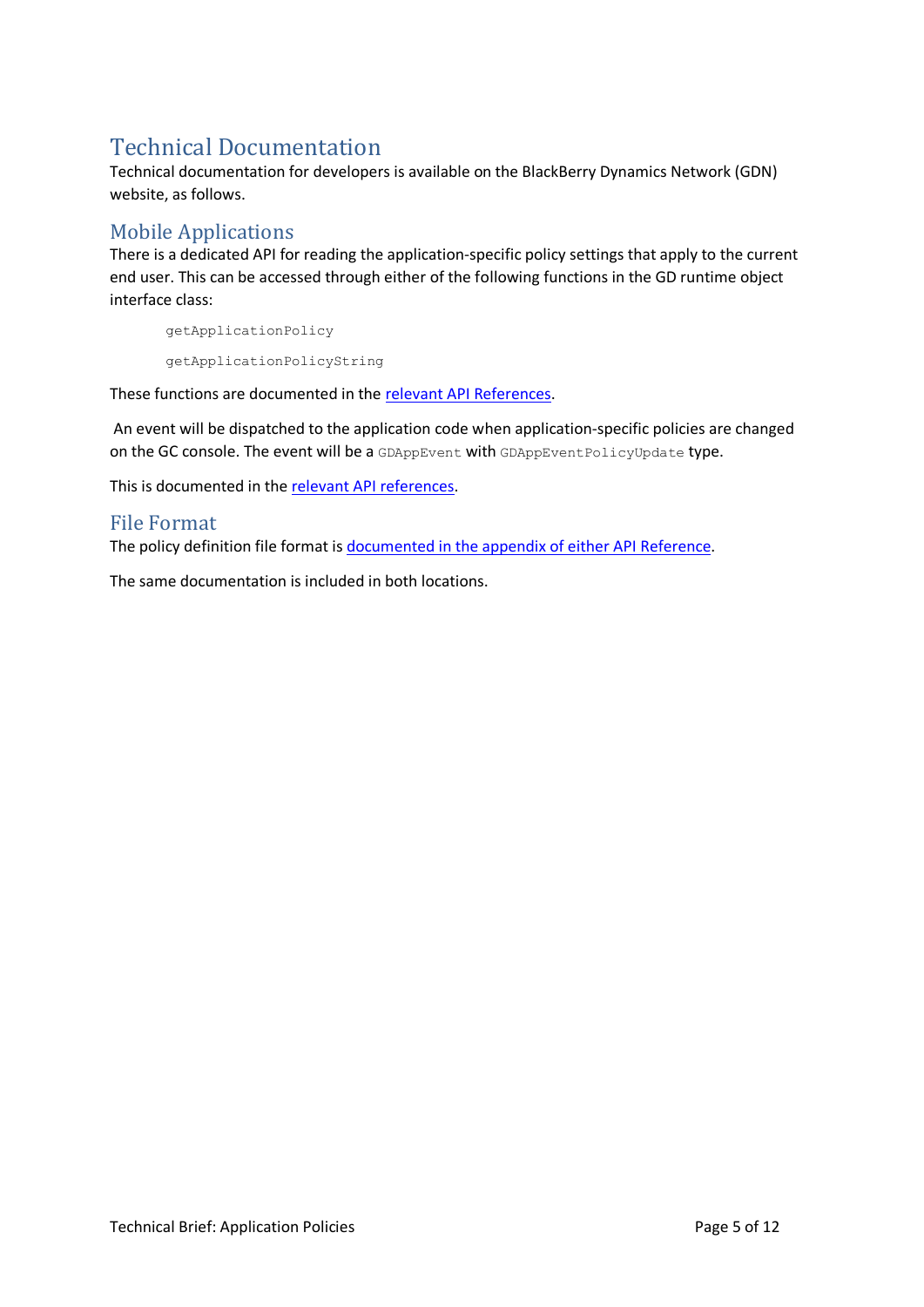# <span id="page-5-0"></span>Feature Utilisation Discussion

To use this feature, a BlackBerry Dynamics app developer must implement all of the following:

- Policy definition, to be uploaded to BDN or GC or BlackBerry UEM.
- Application code to utilise the BlackBerry Dynamics API to access the policy settings.
- Application code to enforce the policy settings in the mobile client's user interface and processing.

Alternatively, to deliver the kind of configuration that this feature supports without using this feature, the developer would have to implement all of the following instead:

- Policy store and user interface in own app server, with own admin console.
- Application code to retrieve policy settings from own app server.
- Application code to enforce the policy settings, as above.

BlackBerry Dynamics developers can choose whether to use this feature. The choice may be made based on the relative difficulty of implementing the above items, for the developer. An established application might already include all the items listed in the alternative implementation.

The following factors might also be considered.

The GC or BlackBerry UEM console app policy user interface will not include any app branding other than the name of the app and policies. The developer's logo, colour scheme and other branding elements will not be displayed, for example. There would be no scope for including a URL, for example to the developer's upselling site.

Without this feature, this kind of configuration would have to be done in a separate administrative tool that was supplied with the BlackBerry Dynamics app. Administrators would then have two consoles to learn and use, which is a disincentive to purchase.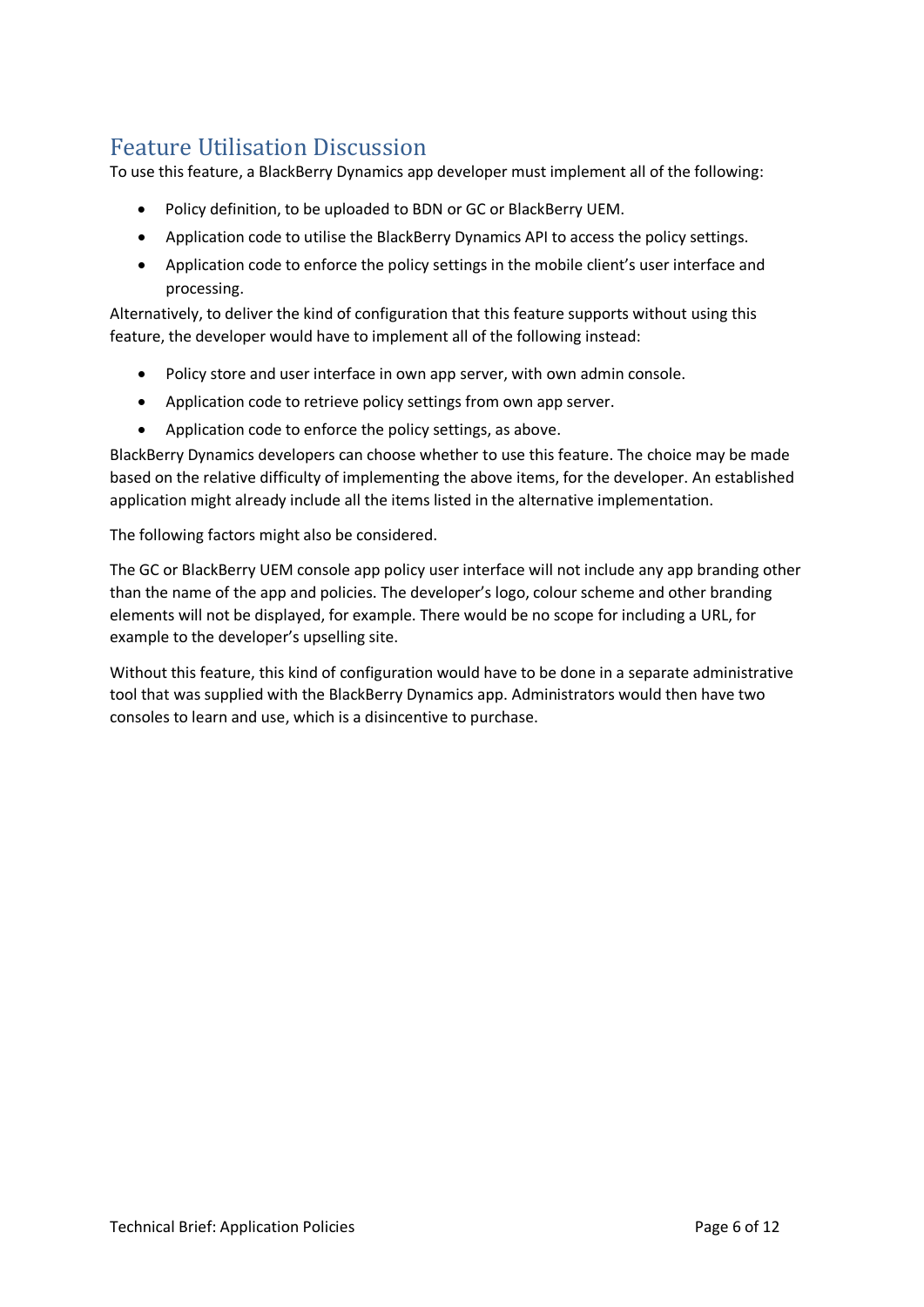# <span id="page-6-0"></span>Appendix: Example of App-Specific Policies

This section gives an example of usage of the BlackBerry Dynamics app policies feature. This is for readers wanting something more concrete than the above descriptions. The example is for illustration purposes only and is not based on any known requirements, customers or partners.

# <span id="page-6-1"></span>Application Example

In this example, the application is as follows.

The app shows a dashboard presenting up-to-the-minute internal enterprise news. There are a number of possible tabs on the dashboard:

- *Personnel* shows information about recent hires, departures, offers and interviews.
- *Sales* shows deals that are approaching closure, or have just been closed or lost.
- *Press* shows press releases and current media coverage.
- *Projects* shows the status of roll-outs, office moves, and other internal programmes.

The application can also be used to post news updates, which can include photographs.

The application is called Dash-dash.

Dash-dash includes a mobile BlackBerry Dynamics app, and an app server that is installed behind the enterprise firewall. Data from the server is retrieved by the app and stored securely on the device.

Dash-dash is developed by the software house Fillwater, who are a registered BlackBerry Dynamics Partner.

### <span id="page-6-2"></span>Example policy definition

Policy Display name Data Type Notes Default  $Pers$  Show Personnel  $\vert$  On or Off  $\vert$  Sets whether the named tab is shown to the user Off Press Show Press and On or Off Shown to the user Show Press and On Proj Show Projects | On or Off | New Show Projects | On or Off | New Show Don Sales Show Sales On or Off Off Retain Retention Period | One of: 1 day 1 week 1 month 1 year Updates older than the selected age are deleted from the user's device 1 year  $\alpha$ canUpdate  $\alpha$  Can Update  $\alpha$  On or Off Sets whether the user can post updates Off

Fillwater defines the following policies for their application Dash-dash.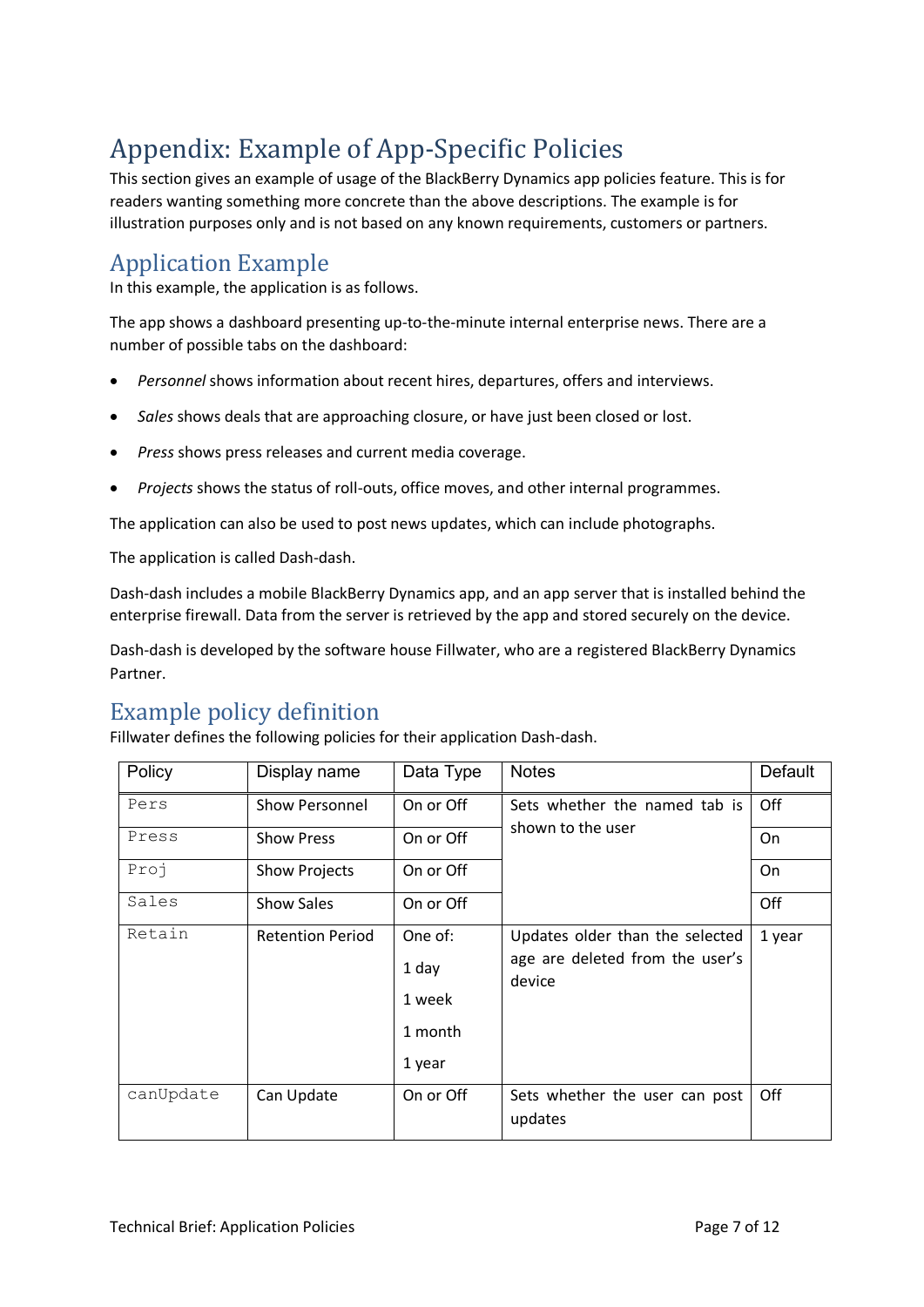| Policy | Display name                  | Data Type | <b>Notes</b>                                                           | Default |
|--------|-------------------------------|-----------|------------------------------------------------------------------------|---------|
|        | photoUpdate   Can Post Photos | On or Off | If the user can update, sets   Off<br>whether the user can post photos |         |

Fillwater creates a policy definition for the above. The policy definition is uploaded to BDN and associated with the Dash-dash application, which is published through BDN.

#### <span id="page-7-0"></span>Example Policy Definition Code

The following shows how the code for the above policy definition might look.

```
<?xml version="1.0" encoding="utf-8"?>
<apd:AppPolicyDefinition xmlns:xsi="http://www.w3.org/2001/XMLSchema-instance" 
               xmlns:apd="urn:AppPolicySchema1.good.com" 
               xsi:schemaLocation="urn:AppPolicySchema1.good.com AppPolicySchema.xsd" >
       <pview>
               <pview type="tabbed" key="display">
                      <title>Display settings</title>
                      <pe ref="tabs" />
                      <pe ref="Retain" />
               </pview>
               <pview type="tabbed" key="update">
                       <title>Update settings</title>
                       <pe ref="canUpdate" />
                       <pe ref="photoUpdate" depends="canUpdate" />
               </pview>
               <pview type="tabbed" key="about">
                       <title>About</title>
                       <heading>Dash-dash</heading>
                      <desc>Up-to-the minute news about your enterprise,
                      powered by Fallwater.</desc>
               </pview>
               <pe ref="policyVersion" />
       </pview>
       <setting name="policyVersion" >
               <hidden>
                      <key>version</key>
                      <value>2.0</value>
               </hidden>
       </setting>
       <setting name="tabs">
               <multiselect>
                      <key>tabs</key>
                       <label>Dashboard Tabs to Display</label>
                      <value ref="defaultTabs" />
                      <options ref="allTabs"/>
               </multiselect>
       </setting>
       <dl name="allTabs">
               <dv><desc>Show Personnel</desc><value>Pers</value></dv>
               <dv><desc>Show Press</desc><value>Press</value></dv>
               <dv><desc>Show Projects</desc><value>Proj</value></dv>
               <dv><desc>Show Sales</desc><value>Sales</value></dv>
       \langle/dl\rangle<do name="defaultTabs">
               <value>Press</value>
               <value>Proj</value>
```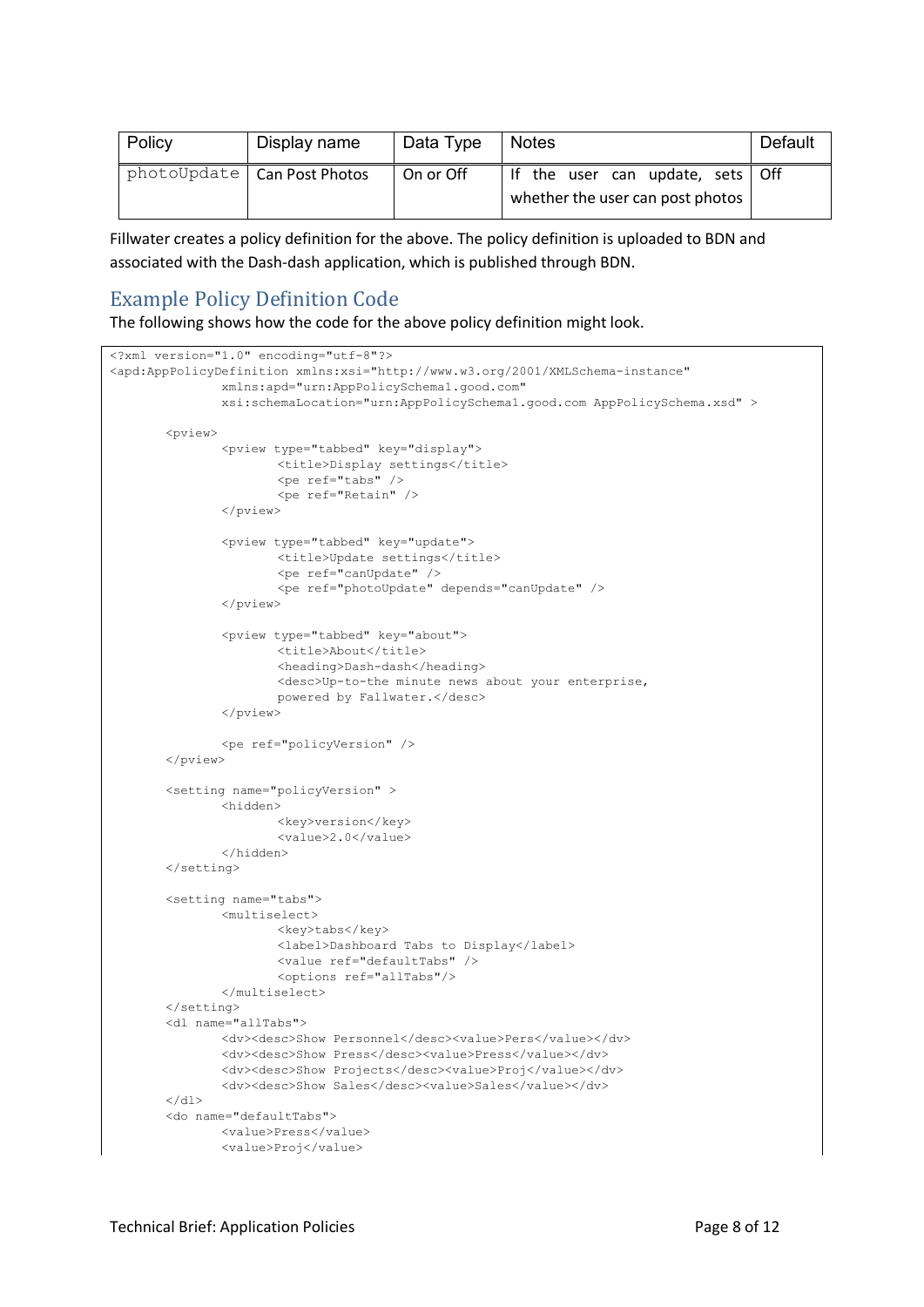```
\langle / do>
       <setting name="Retain">
               <select>
                      <key>Retain</key>
                      <label>Retention Period</label>
                       <value>1 year</value>
                      <options ref="RetainOptions" />
               </select>
       </setting>
       <dl name="RetainOptions" dtype="string">
               <dv><desc>1 Day</desc><value>1 day</value></dv>
               <dv><desc>1 Week</desc><value>1 week</value></dv>
               <dv><desc>1 Month</desc><value>1 month</value></dv>
               <dv><desc>1 Year</desc><value>1 year</value></dv>
       \langle /dl>
       <setting name="canUpdate" >
               <checkbox>
                      <key>canUpdate</key>
                      <label>Can Update</label>
                      <value>false</value>
               </checkbox>
       </setting>
       <setting name="photoUpdate" >
               <checkbox>
                      <key>photoUpdate</key>
                      <label>Can Post Photos</label>
                      <value>false</value>
               </checkbox>
       </setting>
</apd:AppPolicyDefinition>
```
The code contains a definition of the data structure for the policies, and instructions for how the policies are presented in the GC or BlackBerry UEM console user interface.

Note that a hidden setting is included, for the policy version.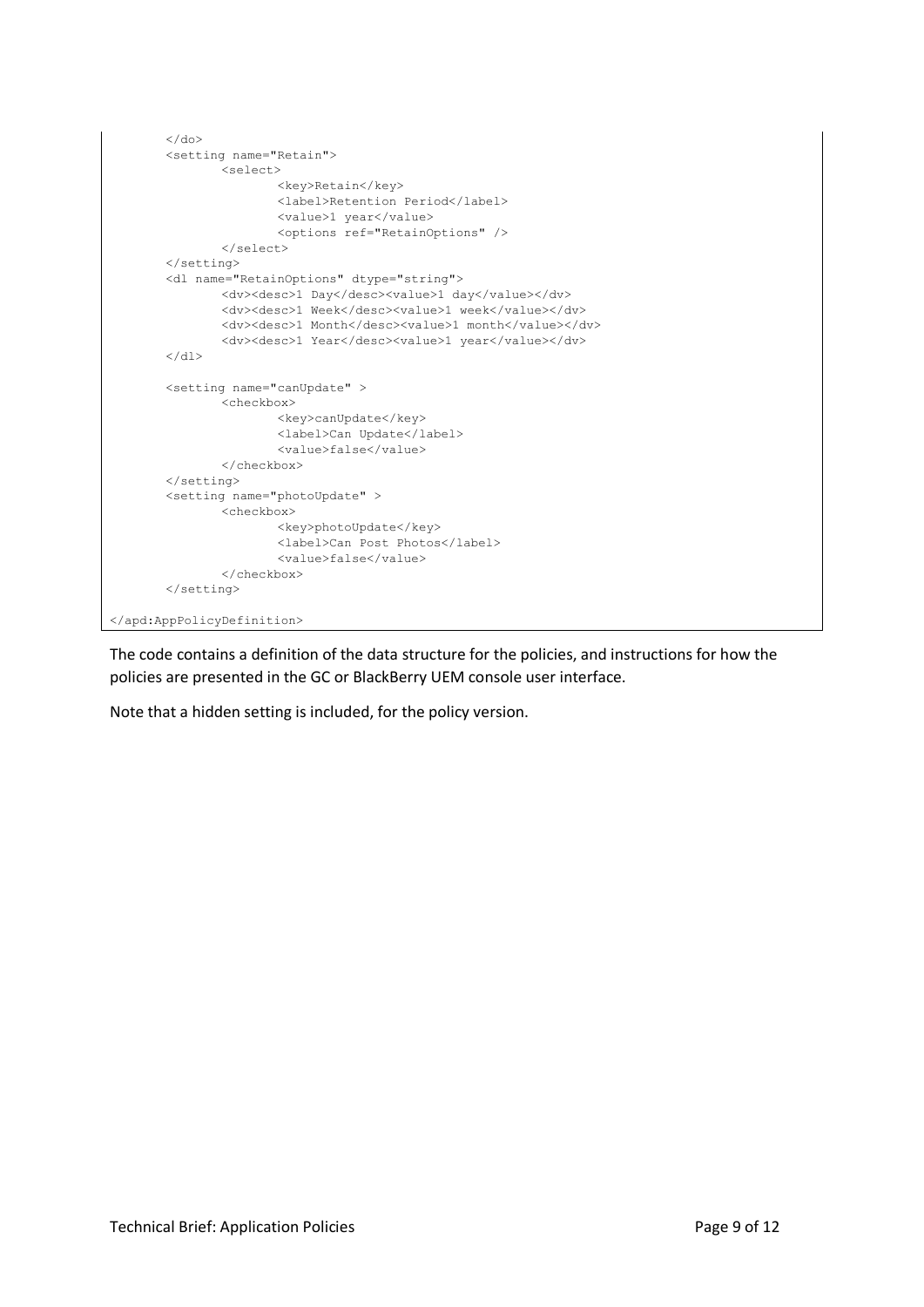# <span id="page-9-0"></span>Example policy page

A large enterprise, MacFinn Corporation, purchases Dash-dash from Fillwater.

In the BDN, MacFinn Corporation makes a vendor connection to Fillwater. Fillwater then publishes Dash-dash to MacFinn Corporation. The application details for Dash-dash are sent to the MacFinn GC server, including the policy definition.

An admin at MacFinn logs in to the GC or BlackBerry UEM console. The admin opens the Policy Set editing user interface. The policies for Dash-dash are displayed there and can be edited, like other policies.

The following screen captures show how the policies appear in the GC or BlackBerry UEM console user interface. There are two tabs that contain actual settings: the Display settings tab, and the Update settings tab.

| <b>Security Policies</b><br><b>Compliance Policies</b> | <b>Application Policies</b>        |
|--------------------------------------------------------|------------------------------------|
| <b>Security Policies</b><br><b>Compliance Policies</b> | <b>Application Policies</b>        |
|                                                        | <b>O</b> Update<br><b>O</b> Cancel |
| Dash dash                                              | M                                  |
| <b>Update settings</b><br><b>Display settings</b>      | About                              |
| Can Update<br>п                                        |                                    |
| Can Post Photos<br>п.                                  |                                    |
|                                                        |                                    |

The on-off policies appear as checkboxes. The one-of policy, Retention Period, appears as a dropdown. Settings that are dependent on other settings are dimmed, when the other setting is not ticked.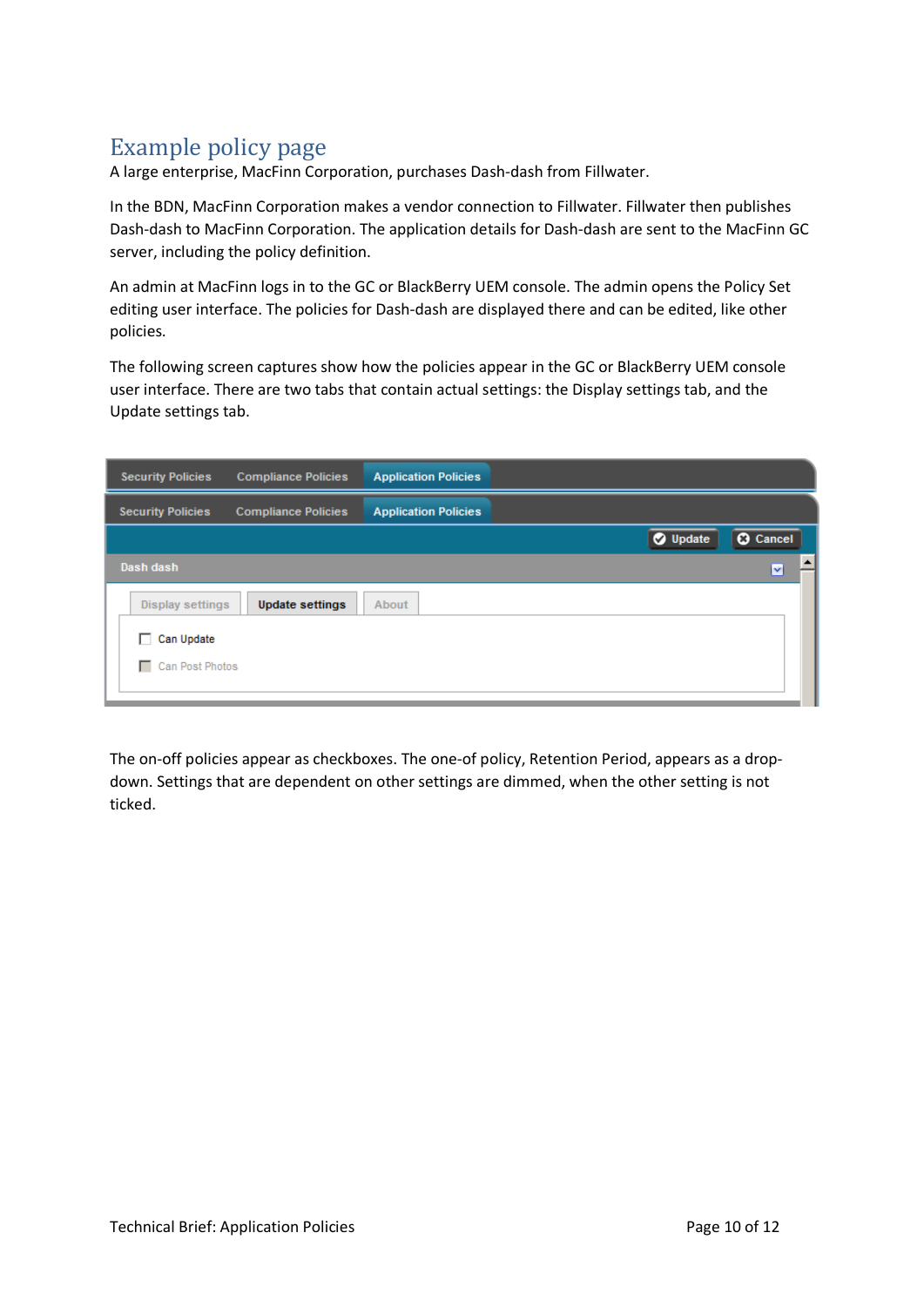The MacFinn admin can now make different Dash-dash policy selections for different GD policy sets. For example:

| Policy Set | <b>Notes</b>                       | Show<br>Personnel | Show<br>Press | Show<br>Projects | Show<br><b>Sales</b> | Retention<br>Period | Can<br>Update |
|------------|------------------------------------|-------------------|---------------|------------------|----------------------|---------------------|---------------|
| Default    | Default for all users              | Off               | On            | On               | Off                  | 1 year              | Off           |
| <b>HR</b>  | <b>Resources</b><br>Human<br>staff | On                | On            | On               | Off                  | 1 year              | Off           |
| Sales      | Sales staff                        | Off               | On            | On               | On                   | 1 year              | Off           |
| Executive  | Executives only                    | On                | On            | On               | On                   | 1 month             | Off           |

Note that these are existing GD policy sets, to which application-specific policies have been added.

The admin can select which dashboard information is displayed to which users. In this case, the admin has selected to show all information to executives, but only show Press and Projects information to users in general. (Formally, executives means those users to whom the Executives policy set applies.) The admin has selected that no users can post updates.

If Dash-dash did not utilise application-specific policies, then the admin would have to use another console to configure the product. This might be a console hosted on the Dash-dash application server. There are advantages and disadvantages to this approach, see under Feature Utilisation Discussion, above.

## <span id="page-10-0"></span>Example Mobile Implementation

The mobile client piece of the Dash-dash solution is a BlackBerry Dynamics app. The Dash-dash mobile application would therefore include an instance of the BlackBerry Dynamics runtime. The Dash-dash application code would make calls into the BlackBerry Dynamics runtime library API.

For application policies, there would be a call to the  $q$ etApplicationPolicy function. See under Reference Documentation, above. Following that, the application would read the returned policies and adjust behaviour accordingly.

In the case of Dash-dash, this would mean:

- Deleting old data from the secure store, in line with the Retain setting.
- Only retrieving data for a particular tab if the corresponding policy is set to on. For example, only retrieving Personnel data if the Pers policy is on.
- Deleting data that was previously retrieved but which is no longer allowed for the current user following a policy change.

Note that the BlackBerry Dynamics API makes the application policy settings available but does not enforce them. The BlackBerry Dynamics API implicitly only returns the policy settings that apply to the current end user.